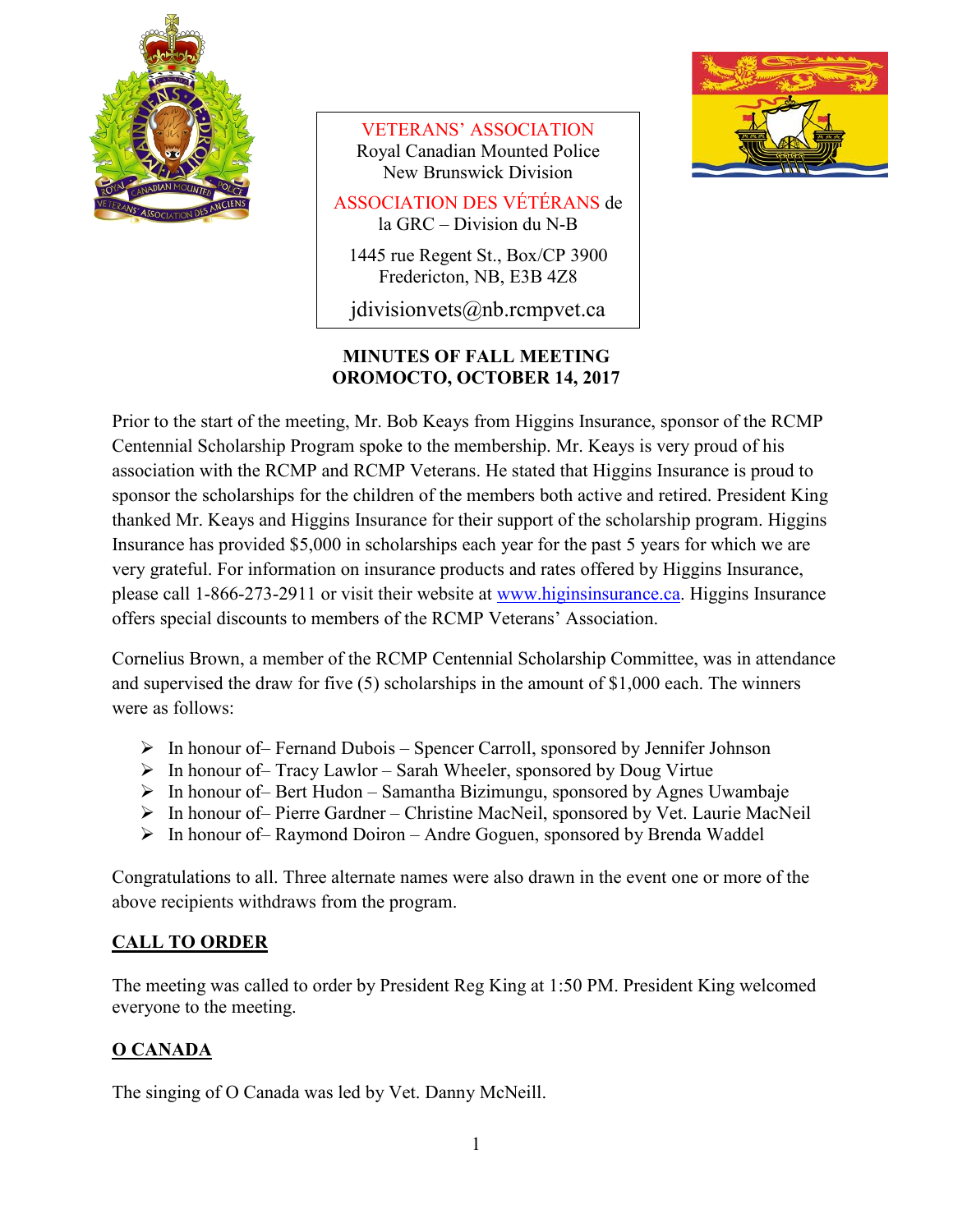### **LAST POST**

A moment of silence was observed for deceased members. In particular, the following who have passed away since our last meeting:

- Luc Bolduc
- Roy Cantel
- Blaine Chamberlain
- Denis St. Pierre
- Bob Hayward

#### **MINUTES OF LAST MEETING**

Rollie MacNeil moved, seconded by Bill Goobie that the minutes of the spring meeting held in Riverview on May 06, 2017 be adopted as circulated. **CARRIED.**

#### **CORRESPONDENCE**

- Following thank-you received from the family of Blaine Chamberlain. "Jane and the family would like to thank the RCMP Veterans Association for the donation in memory of Blaine to the Canadian Cancer Society. Also Thank You to RCMP friends and veterans who travelled to St. Andrews for the memorial service. Your presence meant a lot to us and the Veterans' Honour Guard was special. You have eased our grief and sorrow. We appreciate the calls, condolences and cards. Your kind words and shared memories are comforting to the family and will be remembered. Thank You - Jane Chamberlain and family".
- A thank-you letter was received from the CO "J" Division, thanking the Association for the attendance of Past President Tim Hoban, President King and Roger d'Entremont at the opening of the new St. Leonard's RCMP Detachment.
- Re: Funeral of Cst. Francis Deschenes, Moncton, NB, Sep 20, 2017. An email was received from Insp. Robert Doyle, Officer in Charge, Management & Administrative Services, Halifax District, Nova Scotia thanking all the members who volunteered as ushers at the funeral.

#### **MEETING ADJOURNED AT 1:55 PM FOR A PRESENTATION ON SUPPORT AND ADVOCACY.**

A presentation on the Support and Advocacy Program in Nova Scotia was presented by Jan and Vic Gorman, members of the Nova Scotia Division of the RCMP Veterans' Association. This was a very interesting and informative presentation which provided a great deal of relevant information to our members. The Nova Scotia Support and Advocacy Committee is comprised of 8 members who meet monthly either in person or via electronic means. The committee is supported by 20 trained Regional Consultants who reside throughout the province. This group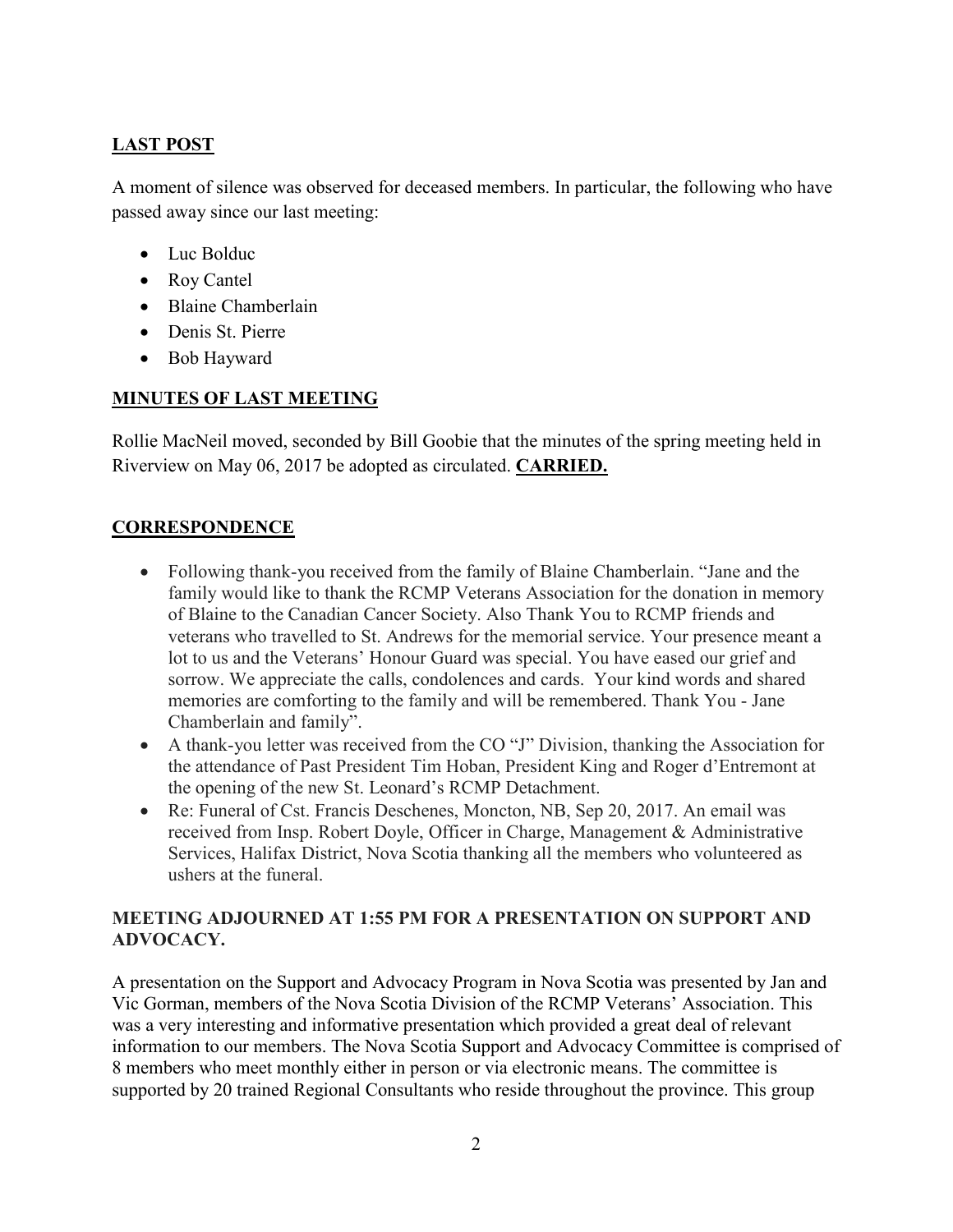provides assistance to both retired and serving members in a number of ways such as applying for disability benefits through Veterans' Affairs Canada (VAC), applying for Canada Revenue Agency disability tax credits, supporting members/families in times of sickness and bereavement, maintaining the Survivors & Executors Guide and presenting regional workshops for members and spouses to enhance their knowledge of the support and monetary assistance that is available to them. We thank Vic and Jan for taking the time to share their knowledge and experience with our members.

It is the intention of our Executive to begin a similar Support and Advocacy Program in New Brunswick. Stay tuned for further information on this project.

### **PRESIDENT KING RECALLED THE MEETING TO ORDER AT 3:45 PM**

### **GENERATIONAL AND TERRITORIAL INSIGNIA PRESENTATION:**

President King presented Territorial Insignia pins to Veteran Jim Jennex who served in both G and M Divisions and to Veteran Roger Gillies who also served in both G and M Divisions.

#### **TREASURER'S REPORT**

Treasurer Bob Rochon read the auditor's report prepared by Brenda Vaughn. He also presented the Statement of Financial Position, the Income Statement and proposed 2018 budget. Copies were previously emailed to the membership and copies were available at the meeting as well. Bob Rochon made a motion, seconded by Greg Deslauriers that these reports be accepted. **CARRIED.** Treasurer Rochon explained his reports as follows:

#### **General:**

- We had 279 active members and 20 Life Members in 2017
- Of the 279 active members, 1 has not paid dues
- In 2017 we have collected \$650 more in membership dues than in 2016
- The Association paid the national portion of dues for 2 active members
- For 2017, a total of 89 people had paid their dues before January  $1<sup>st</sup>$ .
- At this point in time, a total of 77 people have paid their dues for 2018. This is due, in large part, to participation in the raffle to reimburse one lucky winner their 2018 membership dues.
- The use of Interac transactions is on the rise. The Association pays a fee for most Interac e-transfers which means that our bank charges will increase. In 2016, a total of 77 Interac e-transfers were processed. To date, in 2017, we have received 155 Interac e-transfers.

#### **INCOME STATEMENT**

- As of October 8, 2017, our division has collected \$17,751.82 in revenues
- \$13,900 of this amount was from dues collected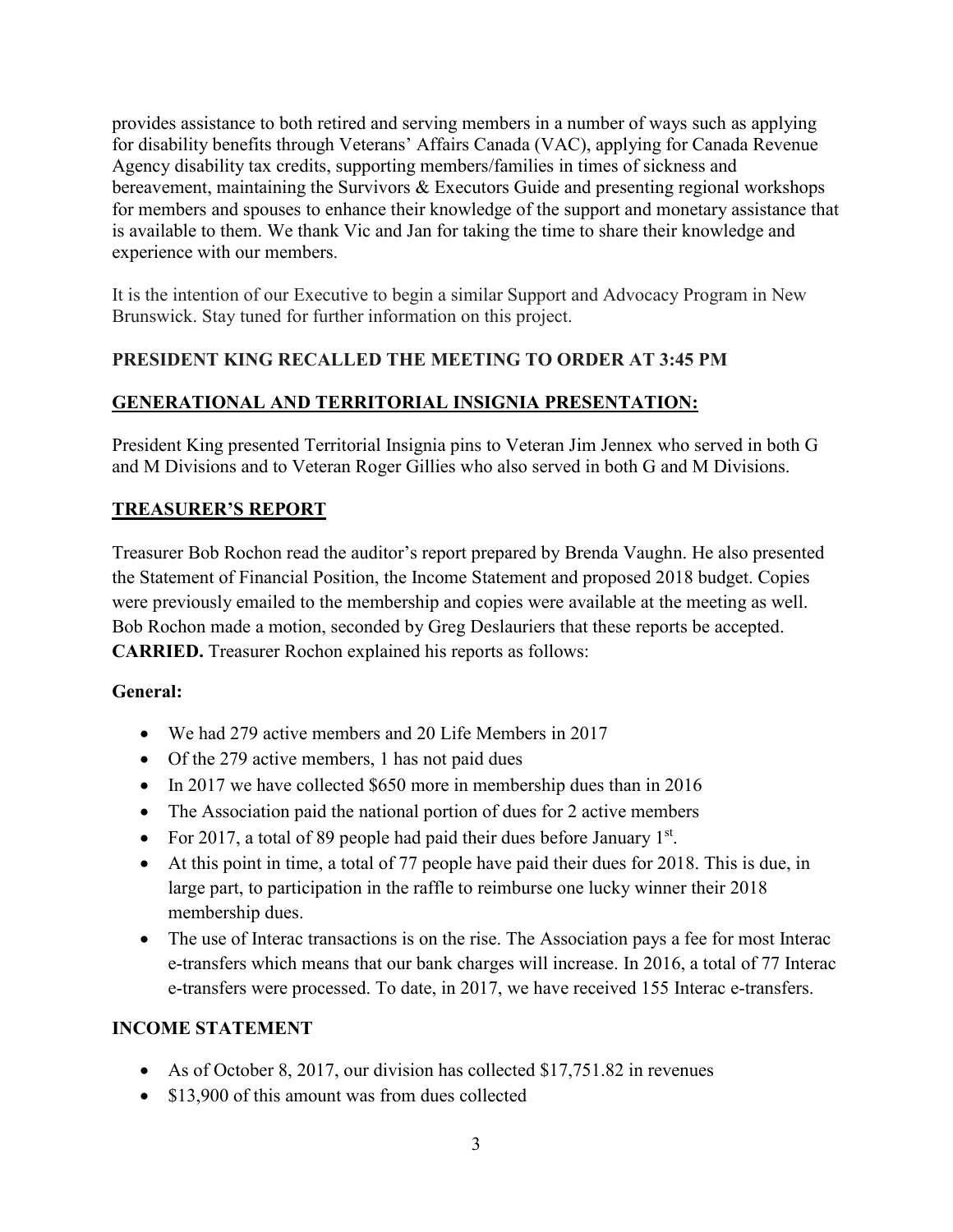- There is currently \$16,119.80 in expenses for an operating surplus to date of \$1,632.02
- \$10,322 has been paid to the National Association for dues; \$1541.02 has been expended for social activities (spring meeting) (revenues of \$1,500); \$390.20 in AGM expenses; and \$2688.69 in miscellaneous expenses which includes \$2600 in Vets bursaries.
- The transactions so far do not include revenues to be realized, including \$6000 related to the Grave Site Inspection program and \$5000 in Centennial Scholarship revenues.
- As well, transactions do not include expenses such as the cost of the fall meeting, Grave Site Inspection expenses, dues owed to the national office during the reconciliation process, Centennial Scholarship expenses, honorariums, Christmas gift cards and miscellaneous expenses for operations (printer cartridges, stamps, etc.)

#### **STATEMENT OF FINANCIAL POSITION**

- As of October 08, 2017, our current assets total \$16,833
- Our Long Term Assets include a GIC in the amount of \$15,322, \$100 in Accounts Receivable Operating and \$2020 in Capital Assets
- Our total current and long term assets total \$34,185
- We are now reporting our GIC investment as a long term asset. It is scheduled to mature in 2019
- We have \$3654 in Accounts Payable Dues which represents the amount of money collected for 2018 dues. Unrestricted Earnings of \$28,849 and, when combined with the operating surplus to date of \$1632 leaves us with liabilities and equities of \$34,185

#### **PROPOSED 2018 BUDGET**

• The proposed budget for 2018 which includes revenues of \$29,550 and expenses of \$28,830 forecasts a surplus of \$720

#### **CONCLUSION**

Our division continues to be in a healthy financial position. A slight operating surplus in the order of \$300 is expected in 2017. This is the result of minimal expenses for our President to attend the 2017 AGM. An operating surplus of \$720 is forecast for 2018.

#### **GRAVE SITE INSPECTION REPORT**

The Grave Site Program Coordinator, Danny McNeill, read his report as follows. He advised there are 27 Inspectors that visited 375 sites this year. The total expenses claimed by the 27 Inspectors to complete the inspections was \$2,187.70. A report was forwarded to the Treasurer, Bob ROCHON, with details of the individual expenses.

The following is a breakdown of the 375 tombstones or sites that were visited this year:

| <b>Official RCMP Regimental Upright Granite Markers</b> |    |
|---------------------------------------------------------|----|
| Official RCMP In ground Regimental Foot Markers         | 62 |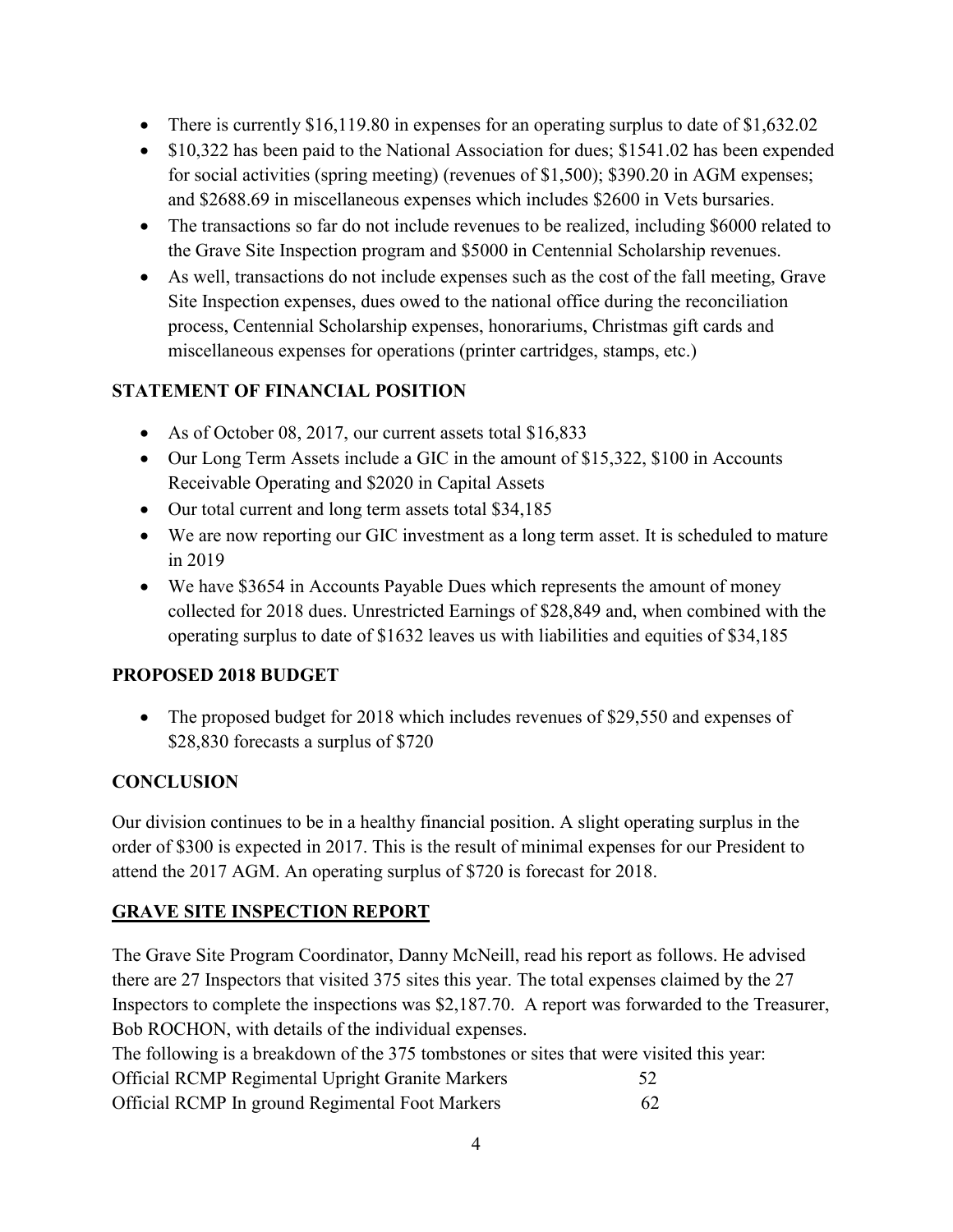| Private tombstones with a Force Designation engraved on them  | 90. |
|---------------------------------------------------------------|-----|
| Private tombstones or sites with No Force Designation on them | 171 |
| <b>TOTAL SITES 375</b>                                        |     |

The Force's contract with the Association is \$6,000.00 a year. \$6,000.00 to inspect and report on all 114 Official Regimental Markers. We are very fortunate to have such a dedicated group of members carrying out the inspections. They always do a terrific job and look after minor problems that arise themselves. The Inspectors take pride in the program especially in the fact that they check out every known site. Moved by Danny McNeill, seconded by Bob Gallup that the report be accepted. **CARRIED.** The Association thanks Danny and the Inspectors for their hard work and dedication.

#### **MEMBERSHIP REPORT**

Membership Director, Laurie MacNeil read his report. The following new members were approved since the spring meeting. Two members left the Association since last spring. Laurie moved, seconded by John Ryan that the report be accepted. CARRIED.

| Dawson Hovey    | Joel Saule        |
|-----------------|-------------------|
| Robert Baird    | Barbara Curwin    |
| Marc Aube       | <b>Steve Marr</b> |
| Norm DeVarennes | Pierre Gardner    |

#### **NB VETERANS' BURSARY PROGRAM REPORT**

Dale Lively, Chairperson of the bursary program advised that a total of seven (7) bursaries were drawn for. Five (5) were the annual bursaries given out by the Association and this year two (2) additional \$500 bursaries were provided by the Executive. Dale Lively moved, seconded by Floyd Luttrell that the report be accepted. **CARRIED.**

The Association thanks Dale and his committee made up of Ray Brennan and Dennis Ferguson for administering the program. We also remember former committee member, Blaine Chamberlain, who passed away earlier this year.

The following is a list of the winners of the NB Vets Bursaries for 2017 and their sponsors. Congratulations to all.

| <b>RECIPIENT</b>   | <b>SPONSOR</b>     |
|--------------------|--------------------|
| 1. Jacob Jurcina   | John Jurcina       |
| 2. Graham Hayes    | Graham Milner      |
| 3. Sean DeVarennes | Norm DeVarennes    |
| 4. Zack Goobie     | <b>Bill Goobie</b> |
| 5. Sean MacKnight  | Dale Lively        |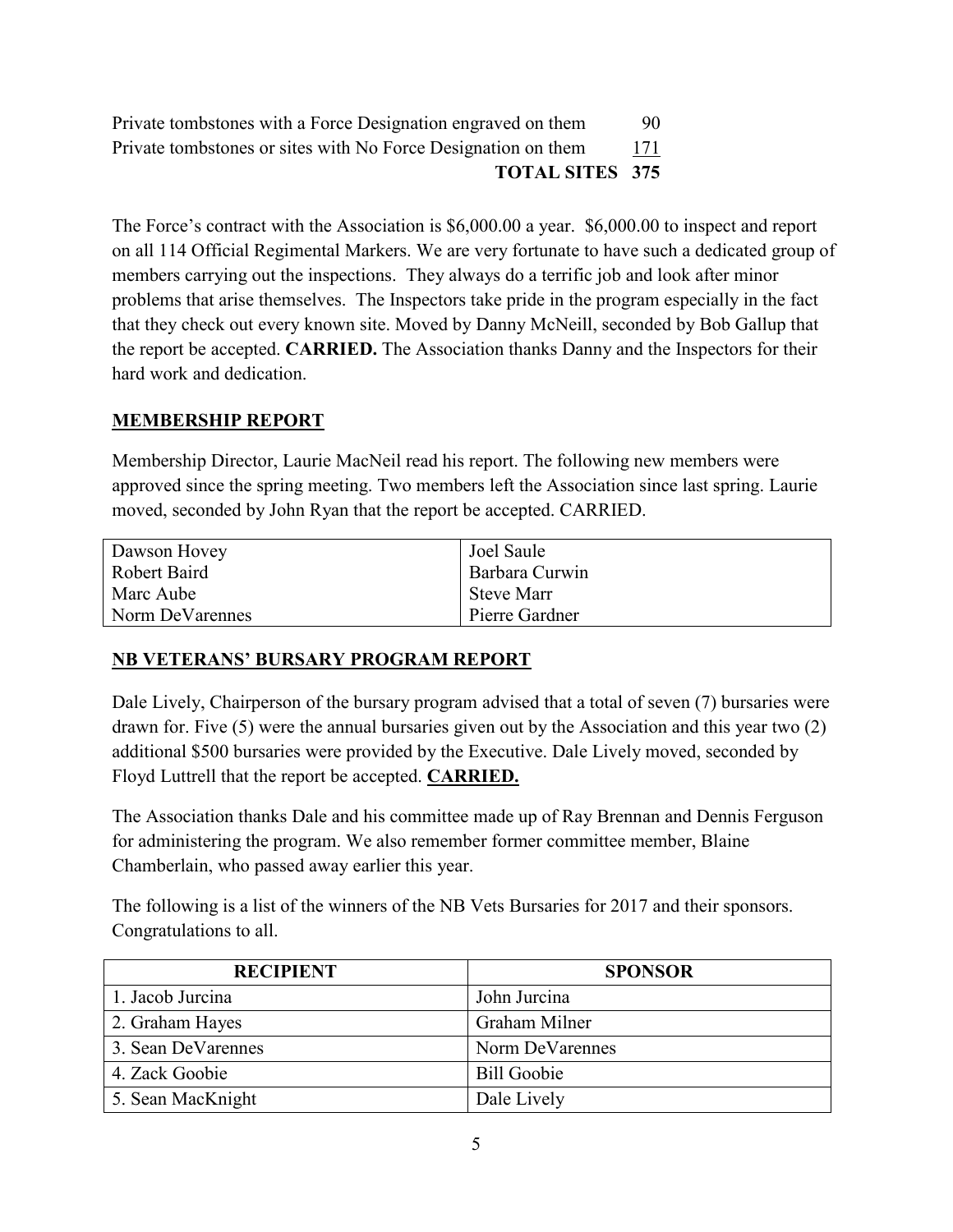| 6. Calvin Ross   | Ed Gray      |
|------------------|--------------|
| 7. Jessica Noble | John Fasquel |

**NOTE:** The NB Veterans' Association has a Bursary Memorial Fund. If anyone wishes to make a donation to this fund, you may do so by sending a cheque or e-transfer to the Treasurer.

**BENEVOLENT REPORT** – Bob Gallup advised the membership that he will be admitted to the QE 2 hospital in Halifax on Monday, October 16 where he will undergo open heart surgery. He will be out of commission for several months after the surgery. He followed up on the presentation by Jan and Vic Gorman stating that Veterans Affairs Canada has been extremely supportive of him and their services have been excellent. He encouraged any member who has duty-related injuries/medical issues to make an application to VAC for disability benefits. We wish Bob a successful operation and a speedy recovery.

### **AGM 2017, CHARLOTTETOWN, PE –** President King attended the 2017 AGM and the following are some of the highlights that he presented at the meeting.

See [www.rcmpva.org](http://www.rcmpva.org/) for more details on the AGM. The following are highlight points.

Attending from N.B. Division were President Reg King, Past President and Governor Tim Hoban and Governor Dale Lively.

The AGM through e-voting, was conducted in 40 minutes. One Director was re-elected (Bob McKee – Vancouver Division) and two others elected (James Brown – Toronto Division; Steve Walker – Manitoba Division).

The AGM began with two keynote speakers – Deputy Minister of Veterans Affairs Canada, General (retired) Walt Natynczyk; and RCMP Chief Human Resources Officer, Deputy Commissioner Dan Dubeau.

Deputy Minister Natynczyk assured everyone that former members of the RCMP are "veterans" in every sense of that word, and the RCMP Veterans' Association is a key partner in promoting issues related to mental health, homelessness and veterans in crisis and disability and long-term care.

Deputy Commissioner Dubeau emphasized the important partnership that now exists between the Force and the RCMP Veterans' Association. The Force will promote membership in the Association as part of the discharge procedure. N.B. Division asked the status of "marriage after 60' to which Dubeau commented that the Force is working on the issue but it is a Cabinet confidence and cannot be commented on fully.

A panel composed of representatives from RCMP National Compensation Services (Superintendent Rich Boughen); RCMP Liaison with VAC (Sergeant Kim Hendricken); and the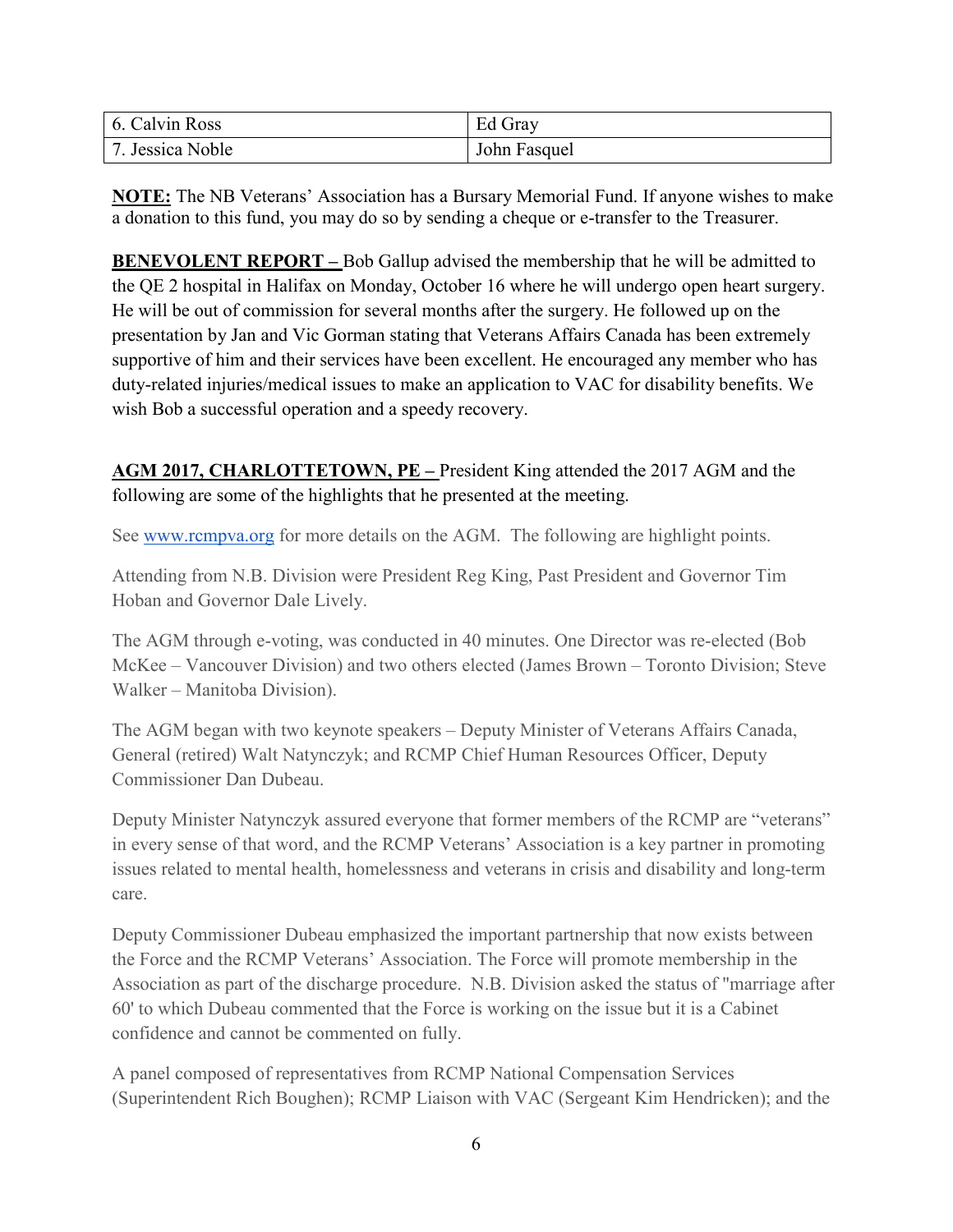RC Legion Service Bureau (Ray McInnis) outlined the ways and means by which the services and supports needed by RCMP Veterans and families are provided.

The Commanding Officer of "L" Division, Chief Superintendent Joanne Crampton, who hosted a luncheon, provided an overview of the activities related to the Murdered and Missing Indigenous Women and Girls Inquiry. She re-iterated the Force's commitment that any Veteran who may be called to appear or testify before the Inquiry will be provided with legal representation by the Force.

The Corps Sergeant Major, Al McCambridge, was forceful and direct in noting the important role the RCMP Veterans' Association plays in preserving the heritage and traditions of the Force, which can help inspire the serving Members and contribute to the public image of the Force, and thus help with recruiting. Activities such as the consecration and laying-up of the Regimental Guidon, the Generational and Territorial Service Insignia, and the Second Man Awards were cited as examples where RCMP Veterans' Association input, assistance and action was sought, valued and included and which led or will lead to mutually beneficial outcomes. The CSM is committed to re-vitalizing the relationship between the Warrants and the RCMP Veterans' Association Divisions, not only in matters of history, ceremony and recognition, but also in critical incident management, in particular activities related to donations and regimental funeral planning for Fallen Members.

Important strides have been made – the re-vamping of the website; and the establishment of a Board of Trustees for the re-named charity Maintiens Le Droit Trust Fund. More will need to be done to capitalize on the single not-for-profit organization structure (not 30 separate "franchises"); to optimize the new spirit of partnership with the Force; and to make even more credible our stakeholder status with VAC.

There is a requirement to re-engineer our membership and financial business models to be addressed at strategic planning meetings.

- Manitoba Division will host the next AGM in Winnipeg in May of 2018.
- The event concluded with a gala dinner and dance hosted by Corps of Commissioners.
- The cost to Division for President King to attend the AGM was under \$400.

## **OLD BUSINESS** - NIL

#### **NEW BUSINESS** - NIL

**FOR THE GOOD OF THE ASSOCIATION –** The following members were sworn into the Association by President King: Gilbert Morneault, Claude Beauregard, Barbara Curwin and Greg Davis.

**ELECTION OF EXECUTIVE OFFICERS** – President King read an email from the Nominating Committee advising that Gilbert Morneault has agreed to let his name stand for the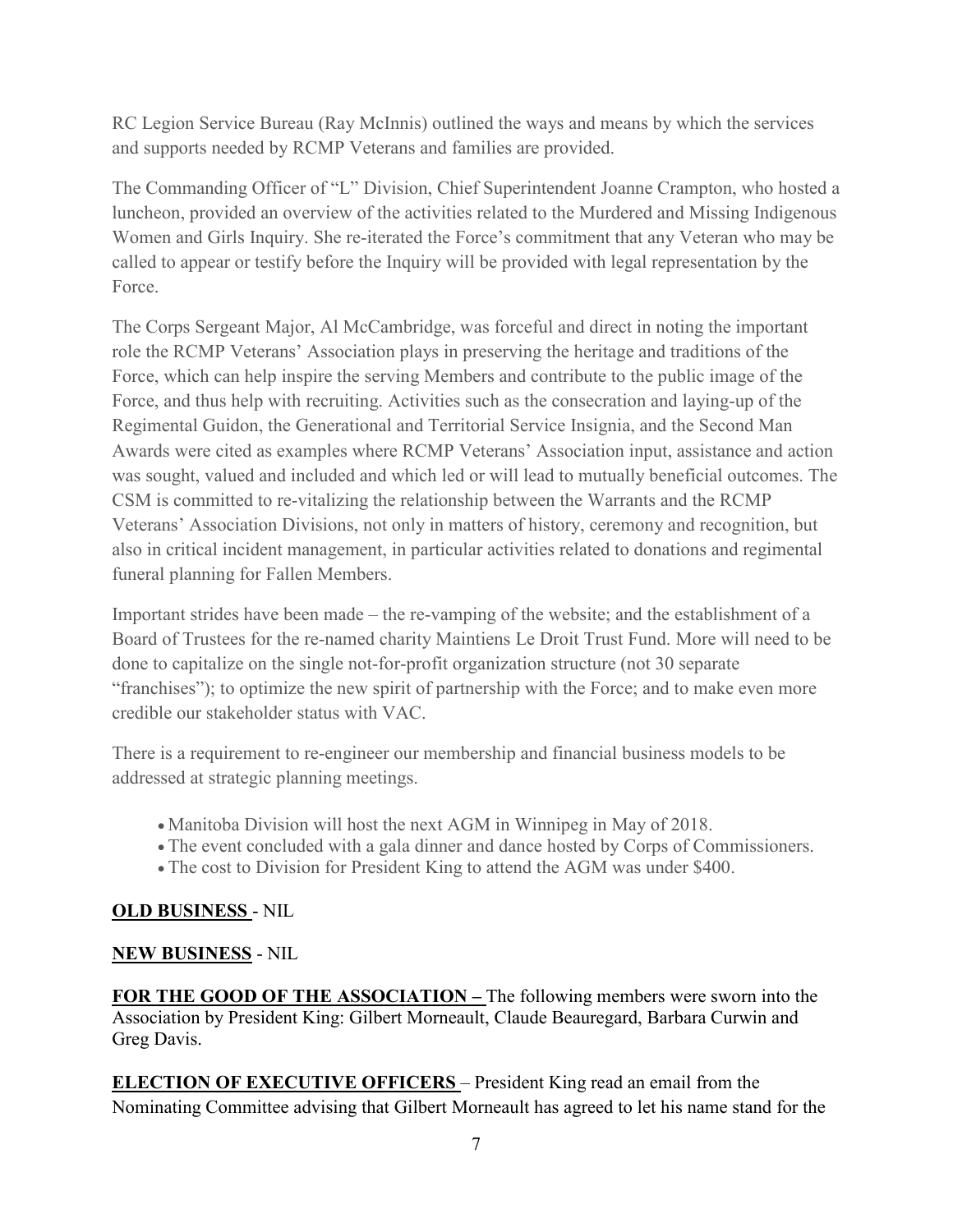position of Secretary and Claude Beauregard has agreed to let his name stand for the position of Treasurer. For each position, President King asked for further nominations from the floor three times and there were none. Both Gilbert and Claude were elected to the positions by acclamation. Congratulations to both and the Association thanks you for volunteering for these positions.

**SPRING MEETING** – President King asked for volunteers to host the spring meeting. There were none so President King said he would host the meeting in Miramichi. The date for the meeting is Saturday, May 26 at 2:00 PM. Venue to be determined.

**WINE FOR DINNER:** Bill Goobie moved, seconded by Ron O'Brien that the Association pay for the wine for dinner. **CARRIED.**

**ADJOURNMENT:** Laurie MacNeil moved that the meeting be adjourned.

Minutes prepared by:

Rollie MacNeil, Secretary

# **RCMP Veterans' Association Grave Site Inspection Program**

The following is a list of the New Brunswick Division RCMP Veterans' Association Grave Site Inspection Program team members for 2017. If anyone has any questions about grave sites, please contact either Danny McNeill or the Inspector in the area where the grave is located. You can find the contact information for the Inspectors by signing into the Data Base (rcmpvet.ca) where you will find the Nominal Roll of members in the New Brunswick Division of the RCMP Veterans' Association.

- 1. Rick BOHUS Moncton
- 
- 2. Ray BRENNAN St. Andrews
- 3. Barry CAMPBELL Lower Newcastle
- 4. Wayne CARROLL Nasonworth
- 5. Peter CLAY Hainesville
- 6. René COULPIER Saint John
- 7. Joe CYR Edmundston
- 8. Roger D'ENTREMONT Bathurst
- 9. Greg DESLAURIERS Bouctouche
- 10. Jim EDMONDS Sackville
- 11. Ed FARRELL Petitcodiac/Elgin
	- 8